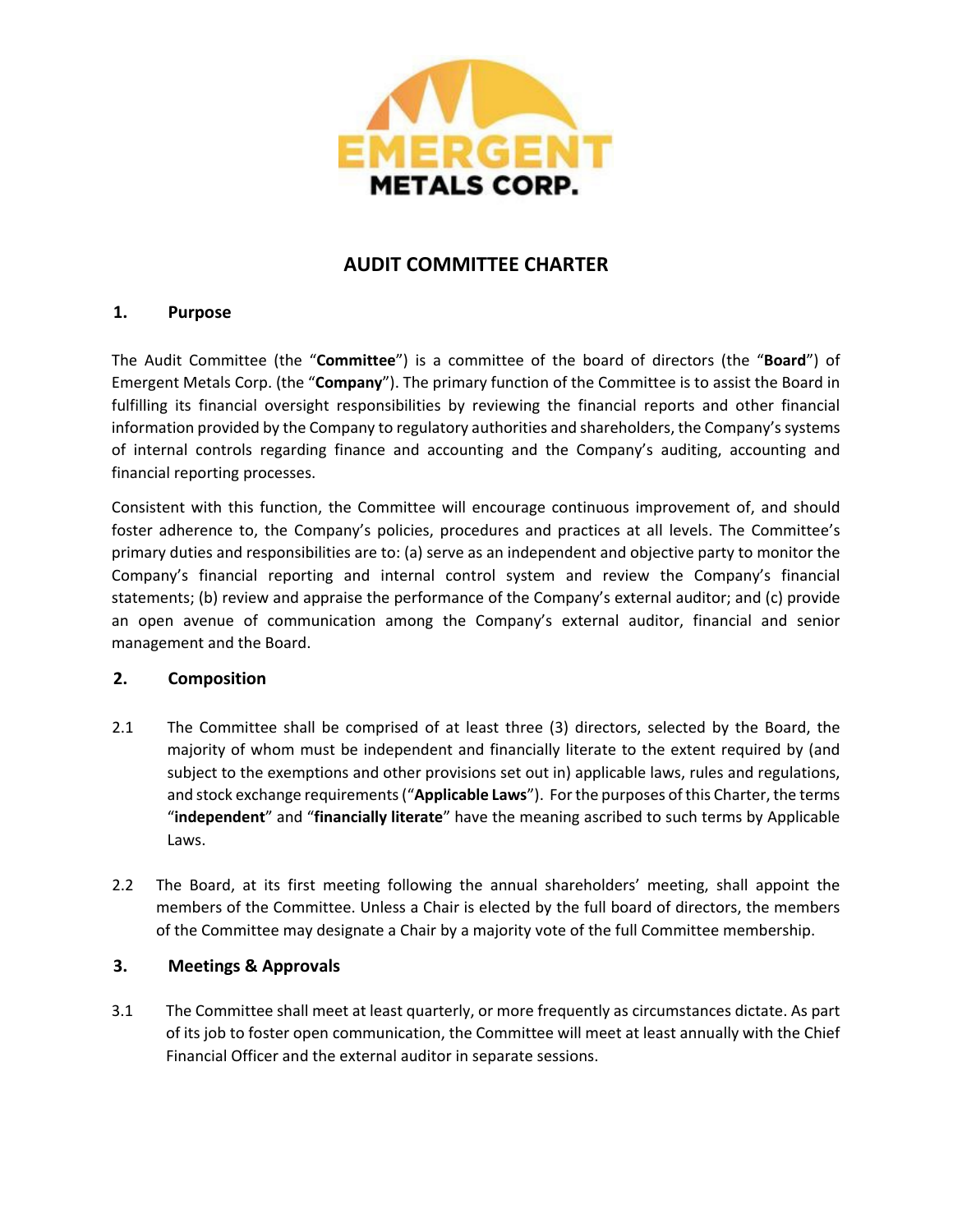- 3.2 The meetings will take place as the Committee or Chair of the Committee shall determine, upon at least 48 hours' notice to each of its members. The notice period may be waived by a quorum of the Committee.
- 3.3 The Committee may ask members of management or others to attend meetings or to provide information as necessary.
- 3.4 The quorum for the transaction of business at any meeting shall be a majority of the members of the Committee present in person or by telephone or other telecommunication device that permits all persons participating in the meeting to speak and to hear each other.
- 3.5 Decisions by the Committee will be by the affirmative vote of a majority of the members of the Committee present, or by consent resolutions in writing signed by each member of the Committee.
- 3.6 The Committee shall prepare and maintain minutes of its meetings and periodically report to the Board regarding such matters as are relevant to the Committee's discharge of its responsibilities and shall report in writing on request of the Chair of the Board.

### **4. Responsibilities and Duties**

- 4.1 To fulfil its responsibilities and duties, the Committee shall be responsible for:
	- (a) assisting the Board in fulfilling its fiduciary responsibilities relating to the Company's accounting and reporting practices and the integrity of the Company's internal accounting controls and management information systems;
	- (b) managing the relationship with the external auditor by:
		- (i) recommending to the Board the external auditor to be nominated and the compensation of the external auditor;
		- (ii) having the external auditor report directly to the Committee;
		- (iii) overseeing the work of the external auditor, including the resolution of disagreements between management and the external auditor regarding financial reporting; and
		- (iv) pre-approving non-audit services;
	- (c) reviewing with the external auditor and management and recommending to the Board for approval:
		- (i) any audited financial statement of the Company, including any such statement that is to be presented to an annual general meeting or provided to shareholders or filed with regulatory authorities and including any audited financial statement contained in a prospectus, registration statement or other similar document; and
		- (ii) the financial disclosure in each Annual Report and Management's Discussion and Analysis of the Company ("**MD&A**") which accompanies such audited financial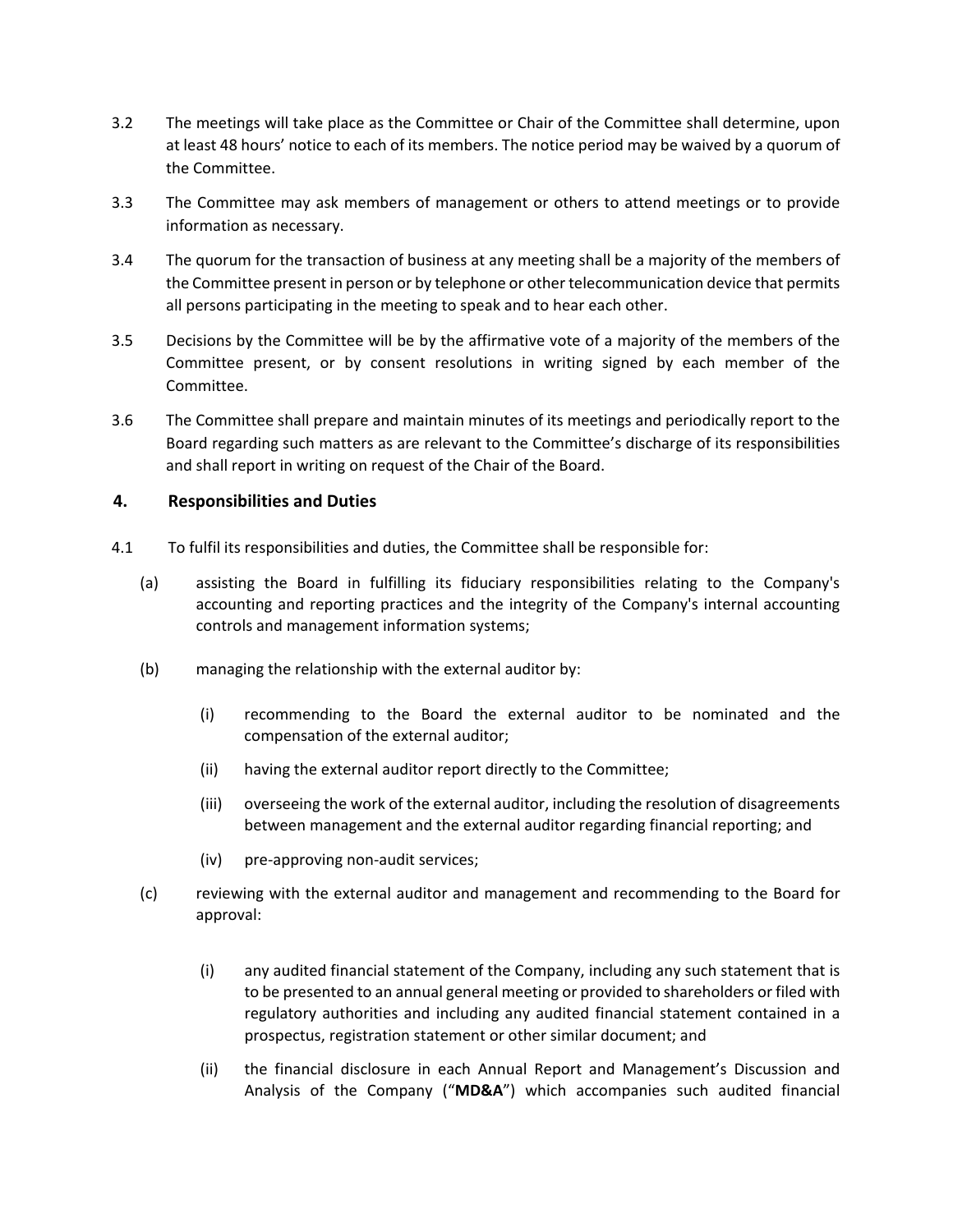statement and in each such filing, prospectus, registration statement or other similar document;

- (d) reviewing with management of the Company and recommending to the Board for approval:
	- (i) any unaudited financial statement of the Company, including any such statement that is to be presented to an annual general meeting or provided to shareholders or filed with regulatory authorities and including any unaudited financial statement contained in a prospectus, registration statement, Quarterly Report or other similar document;
	- (ii) the financial disclosure in each Quarterly Report and when applicable, MD&A accompanying such unaudited financial statement and in each such filing, prospectus, registration statement or other similar document which accompanies such unaudited financial statement; and
	- (iii) the Company's compliance with legal and regulatory requirements;
- (e) reviewing and pre-approving all press releases containing annual or interim financial information before the Company publicly discloses this information to the public;
- (f) satisfying itself that adequate measures are in place for the review of the Company's public disclosure of financial information extracted or derived from the Company's financial statements, other than the public disclosure referred to in (e) above, and must periodically assess the adequacy of those procedures;
- (g) reviewing and approving the hiring policies regarding partners, employees and former partners and employees of the present and former external auditor of the Company;
- (h) reviewing as required and reporting to the Board with respect to the adequacy of internal accounting and audit procedures and the adequacy of the Company's management information systems;
- (i) ensuring that no restrictions are placed by management on the scope of the external auditor's review and examination of the Company's accounts;
- (j) ensuring that methods are in place to allow any director, officer, employee or contractor to bring concerns regarding accounting, internal accounting controls or auditing matters to the attention of the Committee and that those who do so are provided protection from any retaliatory action whatsoever. The Chair of the Committee shall be designated as the person to whom such concerns should be addressed and is responsible for ensuring that such concerns are handled promptly, confidentially (potentially anonymously) and appropriately;
- (k) reviewing on an annual basis the adequacy of this Charter and recommending appropriate revisions to the Board; and